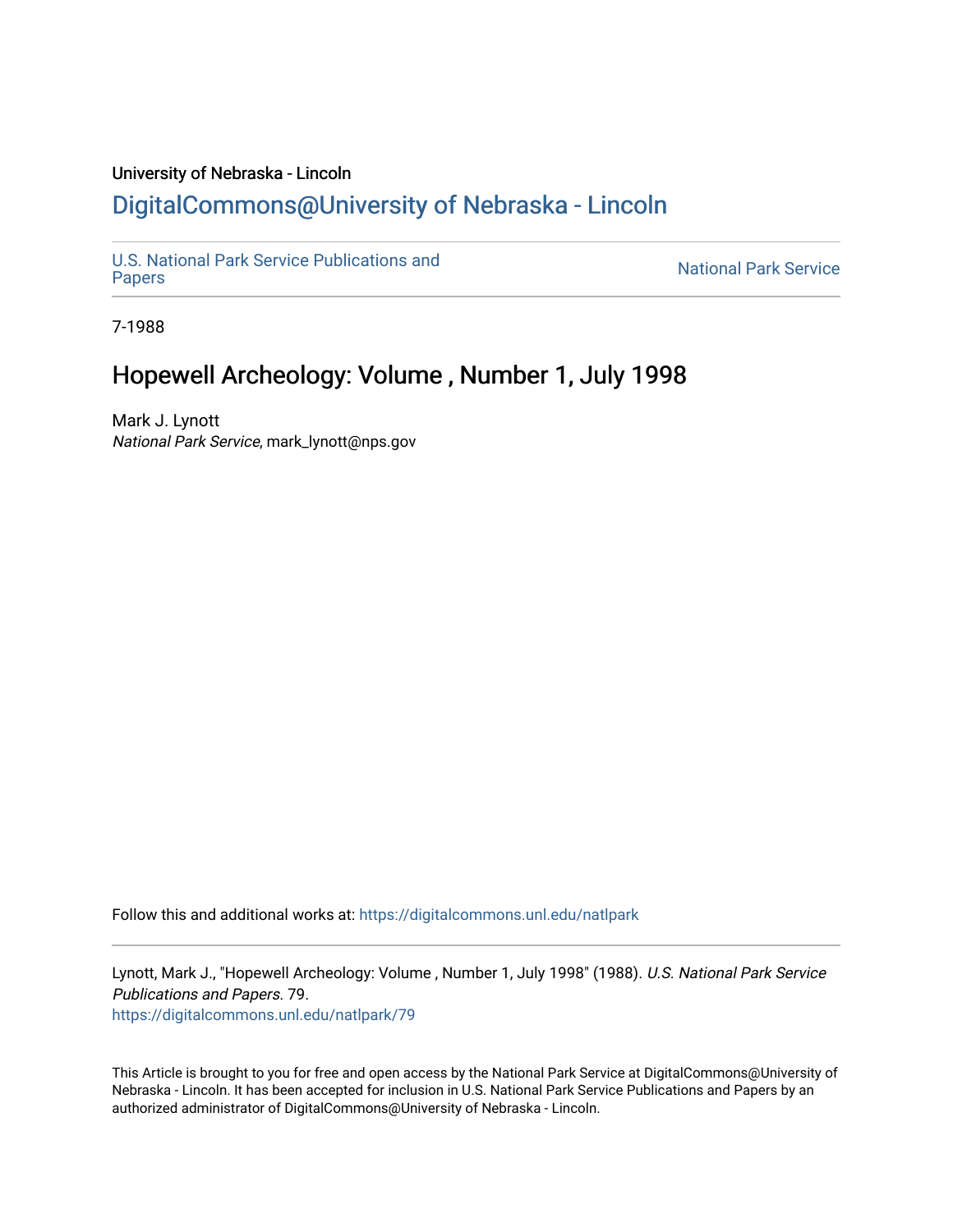**Hopewell Archeology:** 

**The Newsletter of Hopewell Archeology in the Ohio River Valley** 

**Volume , Number 1, July 1998** 

## **1. Weymouth Awarded Fryxell Medal by SAA**

Dr. John Weymouth, Professor Emeritus of Physics, University of Nebraska, Lincoln, was recognized by the Society for American Archeology (SAA) at its 63rd Annual Meeting in Seattle on March 27, 1998. Weymouth was presented the Fryxell Award for Interdisciplinary Research, which was initiated in 1977 to recognize excellence by a distinguished scientist whose research has contributed significantly to American archeology.

Each year the award is based on performance in one of five disciplines: earth sciences, physical sciences, general interdisciplinary studies, zoological sciences, and botanical sciences. The award, which consists of a citation and a medal, was named in memory of Roald Fryxell, whose career exemplified so well the crucial role of interdisciplinary cooperation in archeology.

To further recognize the contributions of Dr. Weymouth, many of his colleagues presented a symposium in his honor on Saturday, March 28, 1998, as part of the SAA Annual Meeting. The paper I presented at the symposium is printed in this issue of Hopewell Archeology to offer some documentation of Dr. Weymouth's important contributions to midwestern archeology.

### **2. Geophysical Surveys in the Mid-Continent: John Weymouth and the Midwest Archeological Center By Mark J. Lynott**

A paper presented at the 63rd Annual Meeting of the Society for American Archeology, Seattle, Washington, March 28, 1998.

When I got started in archeology, the skills of archeologists were judged largely by their ability to move dirt and dig a nice square hole. Archeology was highly excavation oriented. As a graduate student in the mid-1970s, I received my first exposure to geophysical survey techniques being developed in Great Britain. I was fascinated with the idea of seeing subsurface features without actual excavation, and the newly developing conservation archeology provided further inspiration for interest in non-destructive research. Unfortunately, the early application of geophysical survey methods were very limited in North America, and I soon gave up hope of having access to a magnetometer or soil resistance meter.

Imagine my surprise in 1978 when I moved to Lincoln, Nebraska, to join the Midwest Archeological Center and discovered that John Weymouth was using magnetometers to map village sites in the Middle Missouri drainage. My delight in discovering a physicist located in the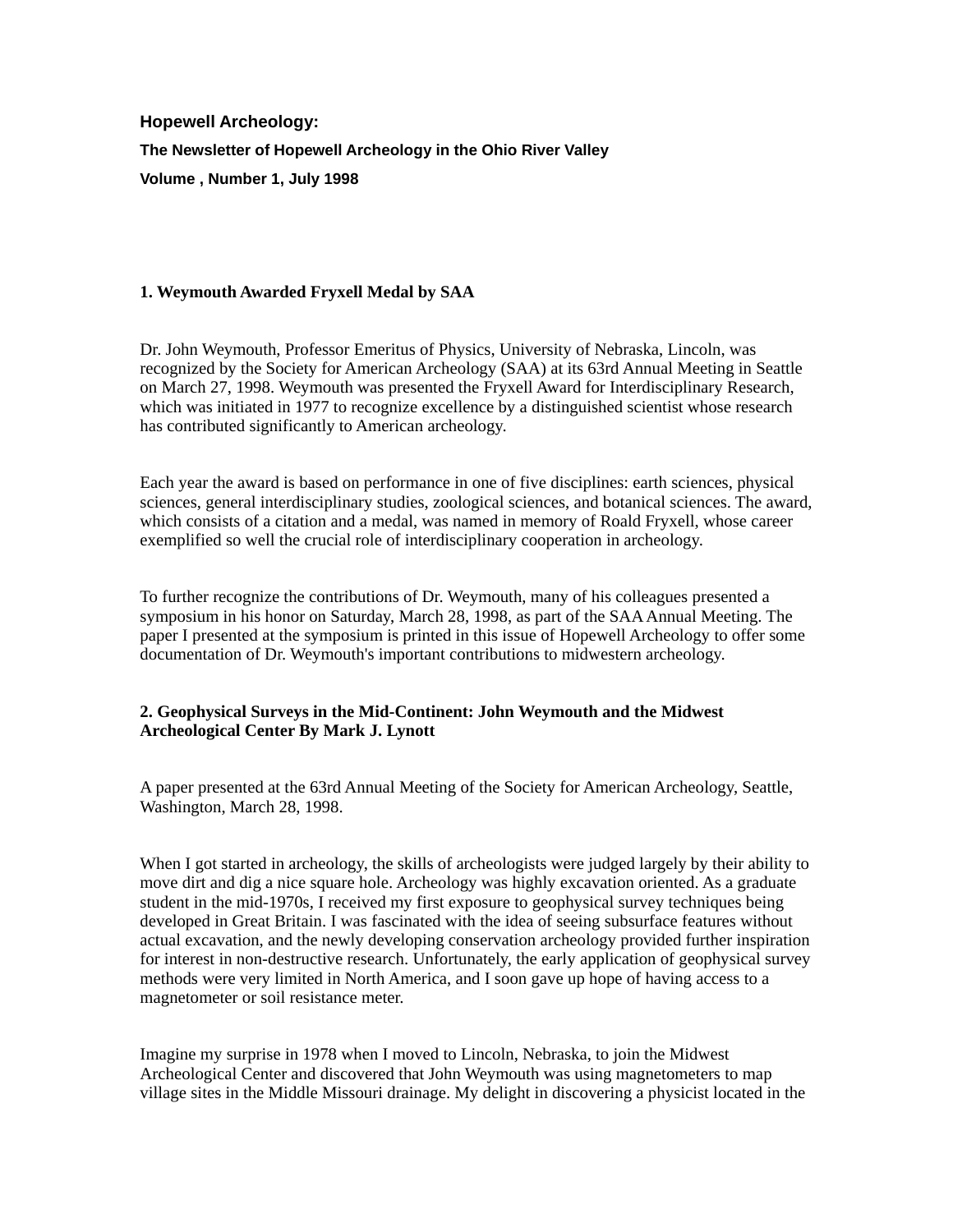city where I lived, and with an interest in archeology, has subsequently multiplied as I have come to know, respect, and admire the man as much as his work.

I count myself as truly fortunate to have had the opportunity to work and interact with John Weymouth on a regular basis for the last fifteen years. Not only has he taught me the value and importance of geophysical survey methods for archeology, but his energy, interest, and professionalism have served as inspirations for all of us at the Midwest Archeological Center who have had the good fortune to work with him.

During the last twenty years, John Weymouth has worked on geophysical survey projects in National Park Service areas throughout the United States. Although the bulk of his National Park Service work has been done in association with the Midwest Archeological Center in the Midwest Region, his expertise has led to his participation in projects from Ninety Six in South Carolina, to Chaco Canyon and Tumacocori in New Mexico, to Fort Clatsop in Oregon, and Knife River Indian Villages and Fort Union Trading Post in North Dakota.

He has worked on projects relating to at least eighteen parks, on sites that range from Hopewell, Anasazi or Plains Village to frontier forts, fur trade posts, and presidential homes. Time does not permit me to review all of his accomplishments and work with the Midwest Archeological Center. But, I would like to take this opportunity to highlight his contributions in three midwestern areas.

#### Plains Village Sites

John's work with the Midwest Archeological Center began at the Walth Bay site (Weymouth 1976) on the edge of Oahe Reservoir, south of Mobridge, South Dakota. His work at the Walth Bay site demonstrated that in flat areas with relatively uniform soil conditions which have not been cultivated, it was possible to locate fire basins, cache pits, and house floors up to 0.5 meters below surface. This initial study demonstrated the potential value of magnetic survey for planning excavations at Plains Village sites.

John continued his work in refining the applicability of magnetic survey in this region at Knife River Indian Villages near Stanton, North Dakota (Weymouth 1986, 1988; Weymouth and Nickel 1977). At sites like Sakakawea, Lower Hidatsa, and Big Hidatsa, he was able to identify an earthlodge anomaly pattern. This pattern included a central hearth feature that was recognized as monopole anomaly with typical values of 30 to 40 nT. This anomaly was surrounded by a magnetically lower region associated with the house floor.

Many of the earthlodges that we examined exhibited evidence of entryways that also appeared as magnetically low regions. The houses were usually surrounded by magnetic highs produced by slumped roof soils and midden deposits. This work demonstrated that magnetic survey could be used to examine the internal composition of house depressions visible on the surface, and magnetometers could also be used to identify subsurface house features that are not visible on the surface. John demonstrated that magnetic survey could be used effectively in cultivated areas, although he recommended that data collection intervals be reduced under these circumstances.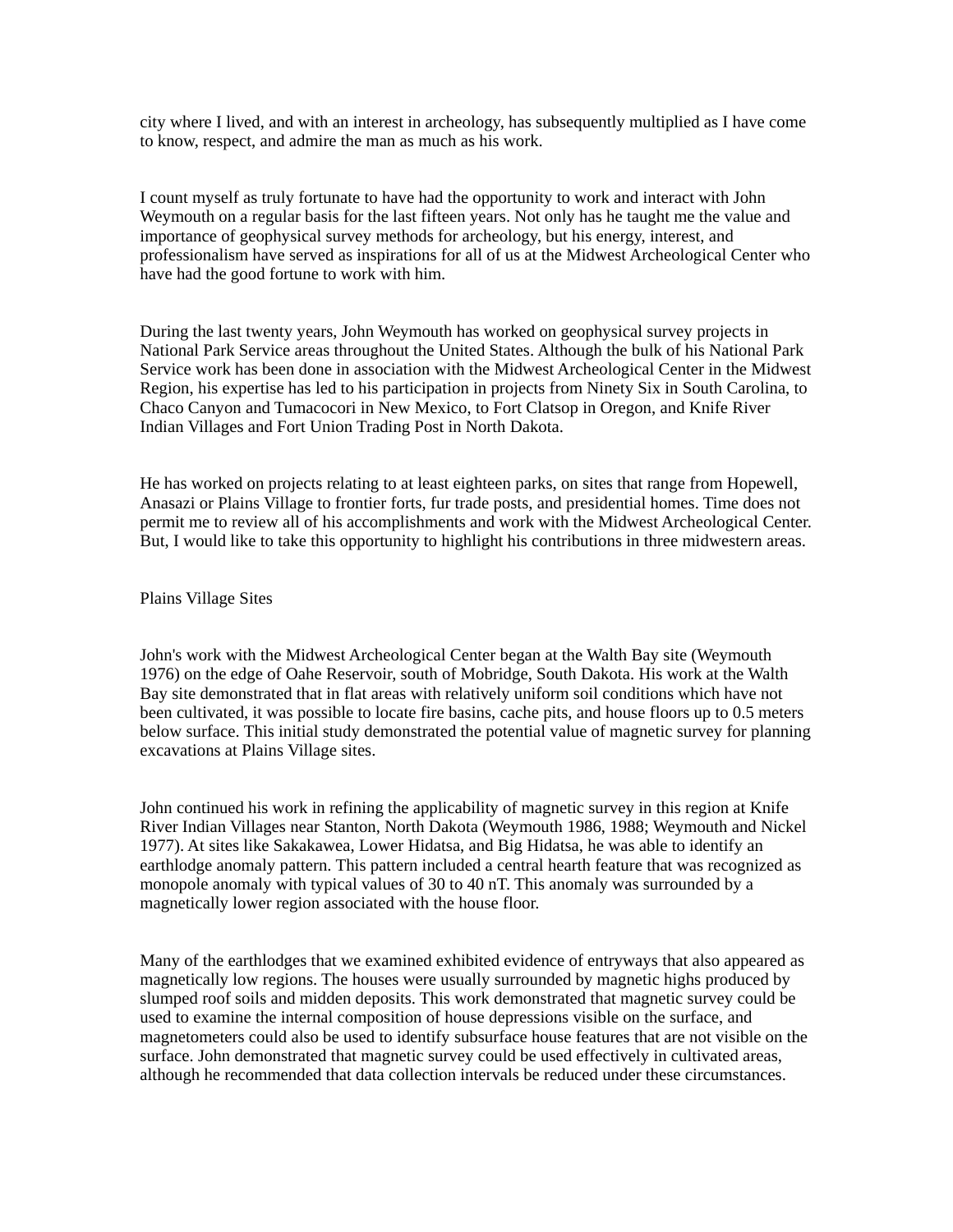John's work at Knife River Indian Villages reflects methodological themes that he has subsequently applied to research at other sites throughout North America. Of particular importance, he demonstrated that it is possible to mathematically filter data to neutralize the effect of large, modern magnetic disturbances adjacent to prehistoric archeological sites (Weymouth 1986) when he identified prehistoric hearths near a modern courthouse at the Amahami site. He also deduced that under local conditions, pits must be at least 0.1 cubic meter to produce anomalies of at least 1 nT, which led him to suggest that more sensitive magnetometers were needed to detect smaller features.

Eastern Ozarks

The Midwest Archeological Center initiated a long-term study of human adaptations in the Eastern Ozarks in 1981. At that time, little was known about the archeology of that region, and chronology building was a prime consideration of our research. As part of that study, we hoped to use geophysical survey to assist us in identifying subsurface features that would provide materials suitable for dating. John Weymouth assisted us by conducting proton magnetometer surveys and data analysis at both Emergent Mississippian and Mississippian sites in this region (Weymouth 1982), most of which showed considerable promise.

Real progress in our use of geophysical survey techniques during limited archeological testing was realized at the Shawnee Creek site (Lynott and Price 1989). Initial testing at this site revealed the presence of a burned, rectangular wall trench house, characteristic of the later Mississippian stage, but dating to the Emergent Mississippian, twelfth century A.D. Our goal was to identify other houses or features that might provide datable materials and diagnostic material culture relating to the Emergent Mississippian occupation.

We surveyed three 20-m by 20-m blocks adjacent to the burned house. Dr. Weymouth requested two surveys at this site. One was conducted with the magnetometer sensor 60 cm above surface, and the second survey was conducted with the sensor 30 cm above surface. This was done with two Geometric G856 Memory Magnetometers. The two surveys with different instrument heights effectively simulated a gradiometer survey, and they eliminated some broad geological trends present at the site.

In his analysis of the Shawnee Creek data, John identified fourteen anomalies of possible archeological significance (Weymouth 1988). The Center returned to the site a year later and tested five of the identified anomalies. Four of these proved to be features associated with the Emergent Mississippian occupation. No feature was identified at the location of the fifth anomaly, but this may be due to its location on the edge of the survey grid.

It is possible that the feature does indeed exist just outside the magnetic survey grid. Our excavation unit should have been extended to the east. However, the overall results of the magnetic survey were extremely satisfying. We were able to economically and effectively locate subsurface features at the Shawnee Creek site and greatly reduce the amount of time spent in the field trying to locate suitable features.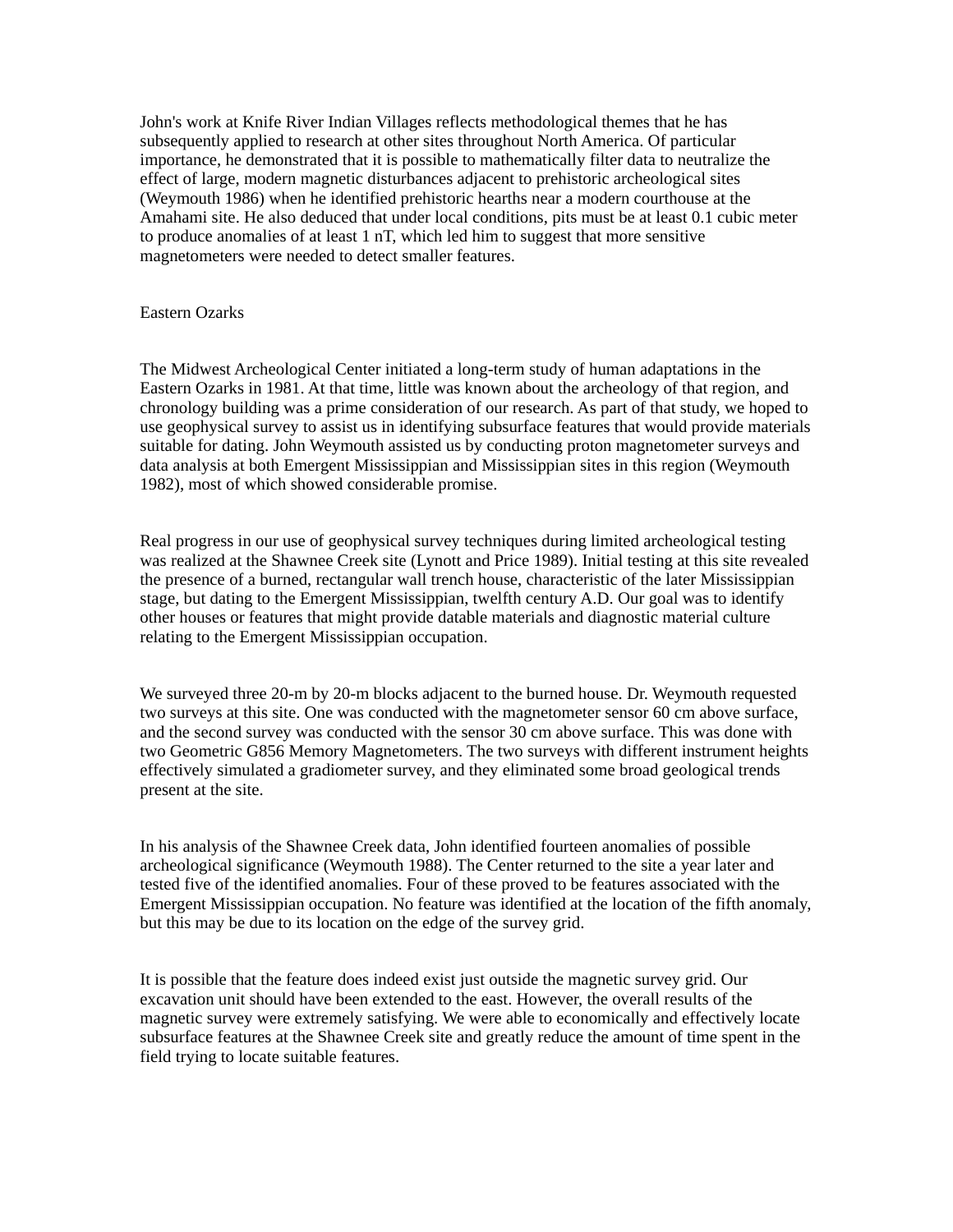#### Ohio Hopewell

John Weymouth's introduction to Ohio Hopewell came in the late 1970s, when a crew from the Midwest Archeological Center collected magnetometer survey data from three 20-m by 20-m blocks at Seip and from a single block at Harness. John analyzed the data and identified anomalies that might be of archeological significance. More recently, John has been working closely with the Center and Dr. N'omi Greber on a variety of geophysical survey projects associated with Hopewell mounds and earthworks in southern Ohio.

In 1994, the National Park Service initiated a five-year study of Hopewell culture in Ross County, Ohio. Ohio Hopewell is best known from the large, geometric earthwork complexes in the Scioto River valley in southern Ohio. Within this region, Ross County contains many impressive earthwork sites, and it is the location of Hopewell Culture National Historical Park. Although many Hopewell sites were carefully documented as early as the middle of the nineteenth century (Squier and Davis 1848), annual cultivation has severely impacted many of these sites.

Consequently, the multi-year study initiated by the National Park Service was designed to document the existing conditions at these sites and to develop techniques that could be used to record and interpret mounds and earthworks without further damage to these features. Geophysical surveys were proposed to relocate earthworks and mounds that are no longer visible today, and to study the extent and structure of mounds visible today.

Our five-year study was also aimed at identifying possible settlements or habitation sites associated with the larger earthwork sites in Ross County. Although the earthworks and mounds have received considerable archeological attention, they did not appear to be used for day-to-day settlement, and very little was known about habitation sites associated with Hopewell culture. Therefore, we intended to identify, study, and interpret habitation sites and features **(Figure 1)**  associated with the use and construction of earthwork complexes.



**Figure 1. Pit filled with fire-cracked rock, charcoal, and lithic debris at the Hopeton Earthworks, excavated in 1994.**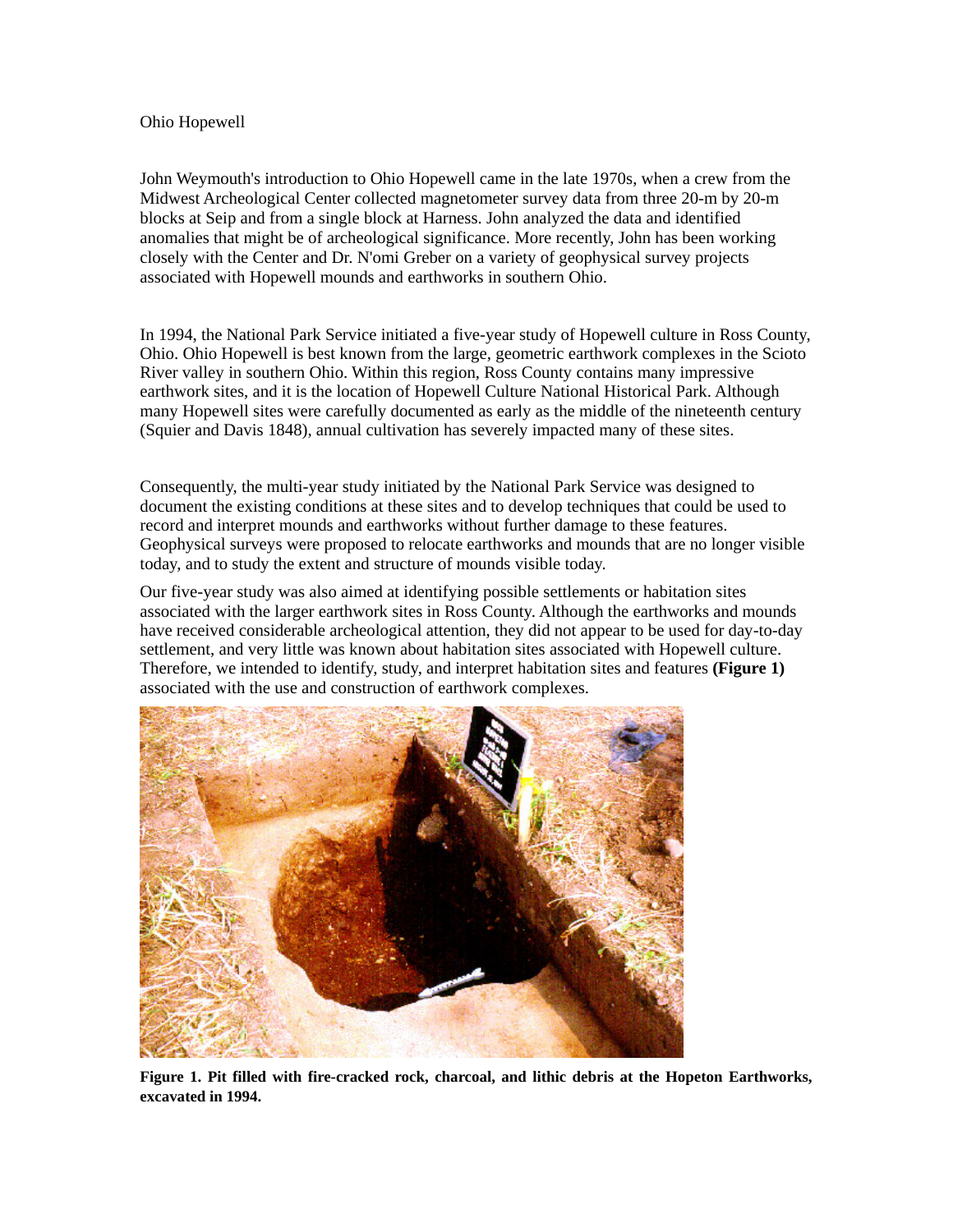Geophysical surveys were an integral part of the project design, and John Weymouth was extremely helpful in developing a plan to incorporate geophysical surveys into this project. The first large-scale attempt at geophysical survey associated with this five-year study was undertaken at the Hopeton Earthworks, where two parallel walls have been obliterated by cultivation. In 1994, we established a grid near the edge of the terrace upon which the earthwork is constructed. John Weymouth directed field data collection for eight 20-m by 20-m blocks with a resistance system and three blocks with magnetometers **(Figure 2)**. About that time, John also worked with our colleague N'omi Greber on using both of these techniques at the High Banks site.



**Figure 2. Forest Frost conducting a resistivity survey** 

### **at Hopeton Earthworks, 1994.**

These surveys were somewhat successful in relocating one wall of the two parallel walls. Although no conclusive evidence was detected from the magnetometer data, the resistance data did indicate a linear area of low resistance angling about 55 degrees east of north across the study area (Weymouth 1995). This is consistent with the location and bearing of these features as mapped by Squier and Davis (1848). Although the area of survey coverage was not large enough to have identified both of the parallel walls, it would appear that the feature, roughly 9 to 12 meters wide, is the remains of one of the walls.

John provided additional support and direction for geophysical study of mounds and earthworks in 1996, when he and Bruce Bevan and N'omi Greber joined us for multi-instrument studies of two mound sites at Wright-Patterson Air Force Base near Dayton, Ohio. The study was funded by the U.S. Air Force and the National Park Service and was intended to determine whether geophysical survey methods could be used to investigate the structure, content, and condition of mounds and earthworks (Lynott 1997). John Weymouth's role in this study was to advise on the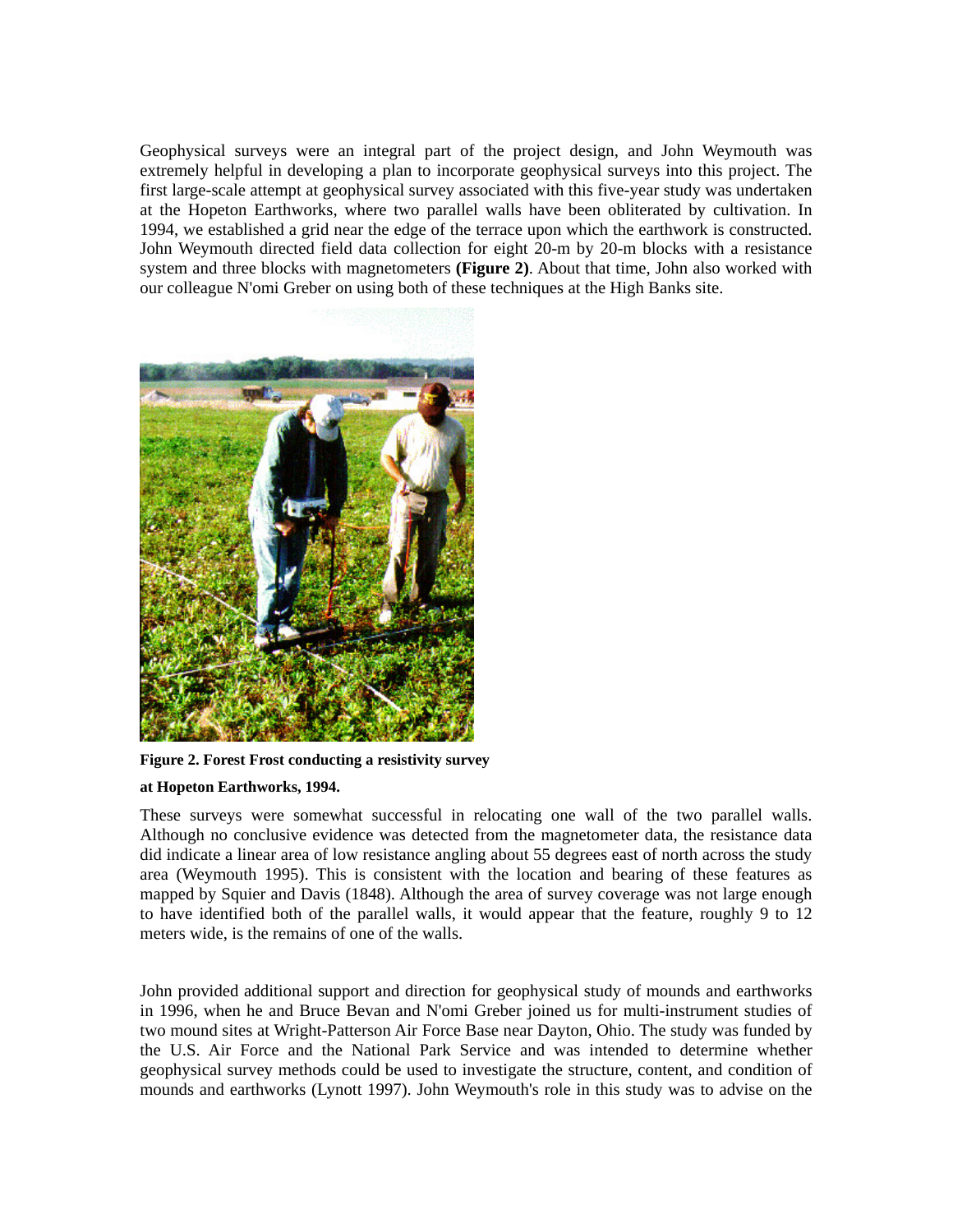design, scheduling, and implementation of the study, and to direct the collection of gradiometer and soil resistance data.

The Wright-Patterson study is important because it represents one of the few studies where geophysicists and archeologists have collaborated to deal with the problems associated with topographic variability in the study of mounds and earthworks. The importance of developing non-destructive methods of studying mounds and earthworks has been recognized by archeologists for many years, and that need has been reinforced by the passage of the Native American Graves Protection and Repatriation Act.

Identification of habitation features from geophysical surveys has been a signficant theme in John Weymouth's research with the National Park Service for more than 20 years. Unfortunately, the nature of these features in Ross County Hopewell sites is poorly understood. Consequently, John's work to identify features at the Overly site has been quite important. The Overly site geophysical surveys were accomplished with two GEM GSM-19 Overhauser magnetomers and a Geoscan RM-15 resistance meter with twin probe configuration. The survey areas were identified by surface remains recorded during pedestrian surveys by Ohio State University.

Results of the geophysical survey of the Overly site were reported after an Ohio State University field school (Dancey 1997) stripped the plowzone from a 15 by 40 meter area and excavated 22 cultural features. John's analysis of this data (Weymouth 1996) focused on the size (as indicated by volume and quantity of fire-cracked rock) of features that were positively identified as geophysical anomalies.

Of particular importance from this study was John's recognition that smaller features did not produce sufficient magnetic signal to be recognized by surveys conducted at one-meter intervals. Consequently, John recommended that future surveys in this area be conducted at smaller intervals, thereby allowing identification of smaller archeological features. This led to our current project, which required a return to the area of the parallel walls at the Hopeton Earthworks that we investigated in 1994.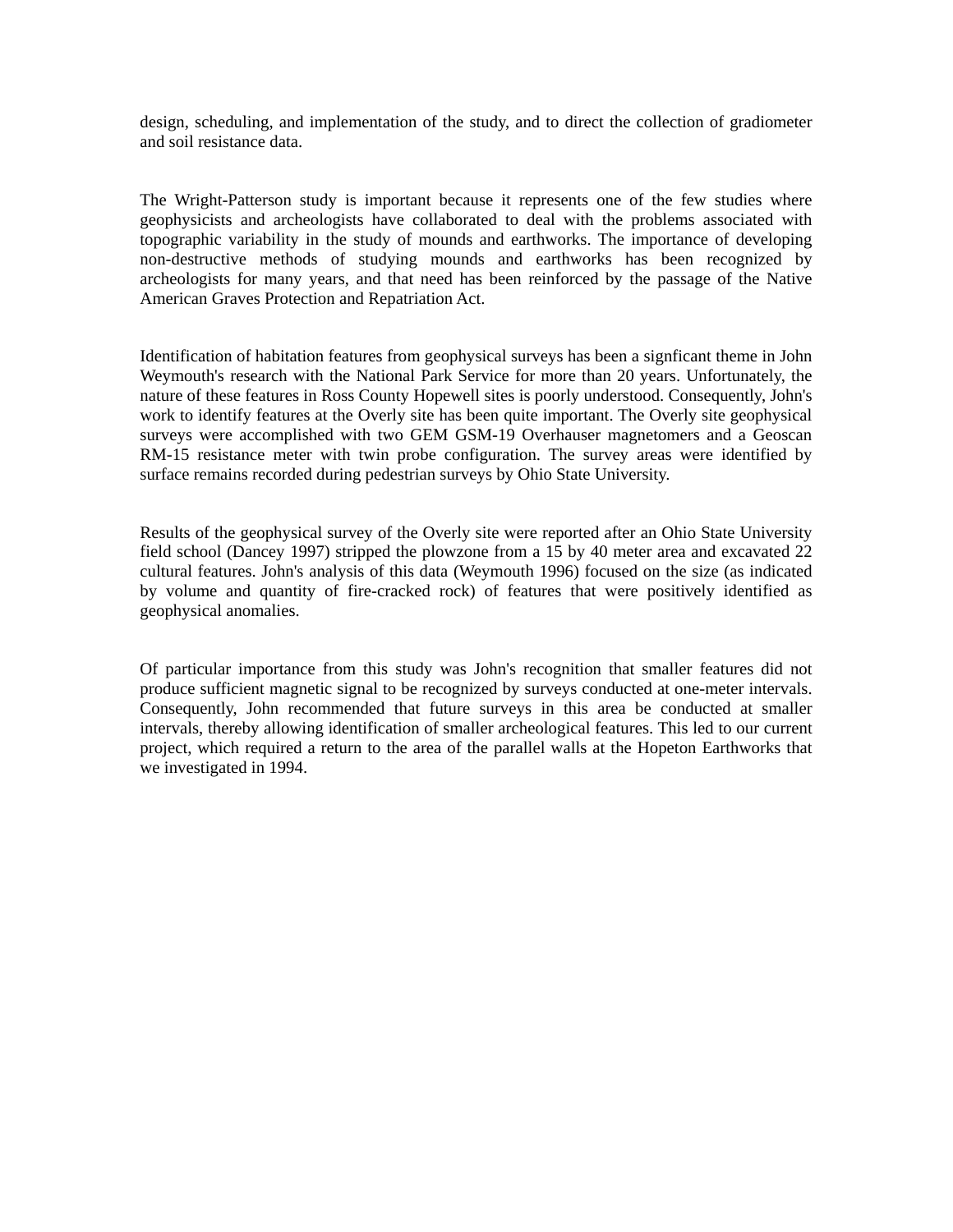

**Figure 3. Geophysical survey team at the Hopeton Earthworks. Left to right, front row: N'omi Greber, John Weymouth, and Steve De Vore; back row: Debra Wood, Bret Ruby, Phil Wanyerka, and Forest Frost. Not shown: Mark Lynott.** 

In September 1997, John Weymouth, Steve DeVore, Bret Ruby, and N'omi Greber joined a Midwest Archeological Center field team **(Figure 3)** in collecting gradiometer and soil resistance data from twenty-seven 20-m by 20-m blocks along the edge of the terrace at the Hopeton Earthworks. Although the results of this survey are not yet available, it is worth noting that this represents one of the largest geophysical survey data sets collected from the eastern United States.

The study also incorporated John's concern for smaller data collection intervals, with a commensurate increase in data points, thereby making recognition of smaller features more likely.

The study also demonstrates the importance of using multiple instruments. While the RM-15 resistance system did produce some evidence of a large feature that appears to represents remnants of one of the parallel earthen walls, the two gradiometers used at the site did not produce evidence of these larger features. On the other hand, the gradiometers did appear to be more productive in collecting evidence of possible habitation features than was the resistance meter. It is our intent to return to this area in July 1998 to conduct excavations and to evaluate the data and interpretations resulting from continued geophysical surveys.

Conclusions

Those of us in the National Park Service who have had the good fortune to have worked with John Weymouth have learned a great deal about geophysical survey and its application to archeological research. We recognize the advances that John has made in refining methods and interpretations, thereby allowing us to derive more and better interpretations from geophysical data. However, it is likely that the real impact of John's work is yet to be fully understood. As geophysical survey techniques become an ever increasing component of archeology's research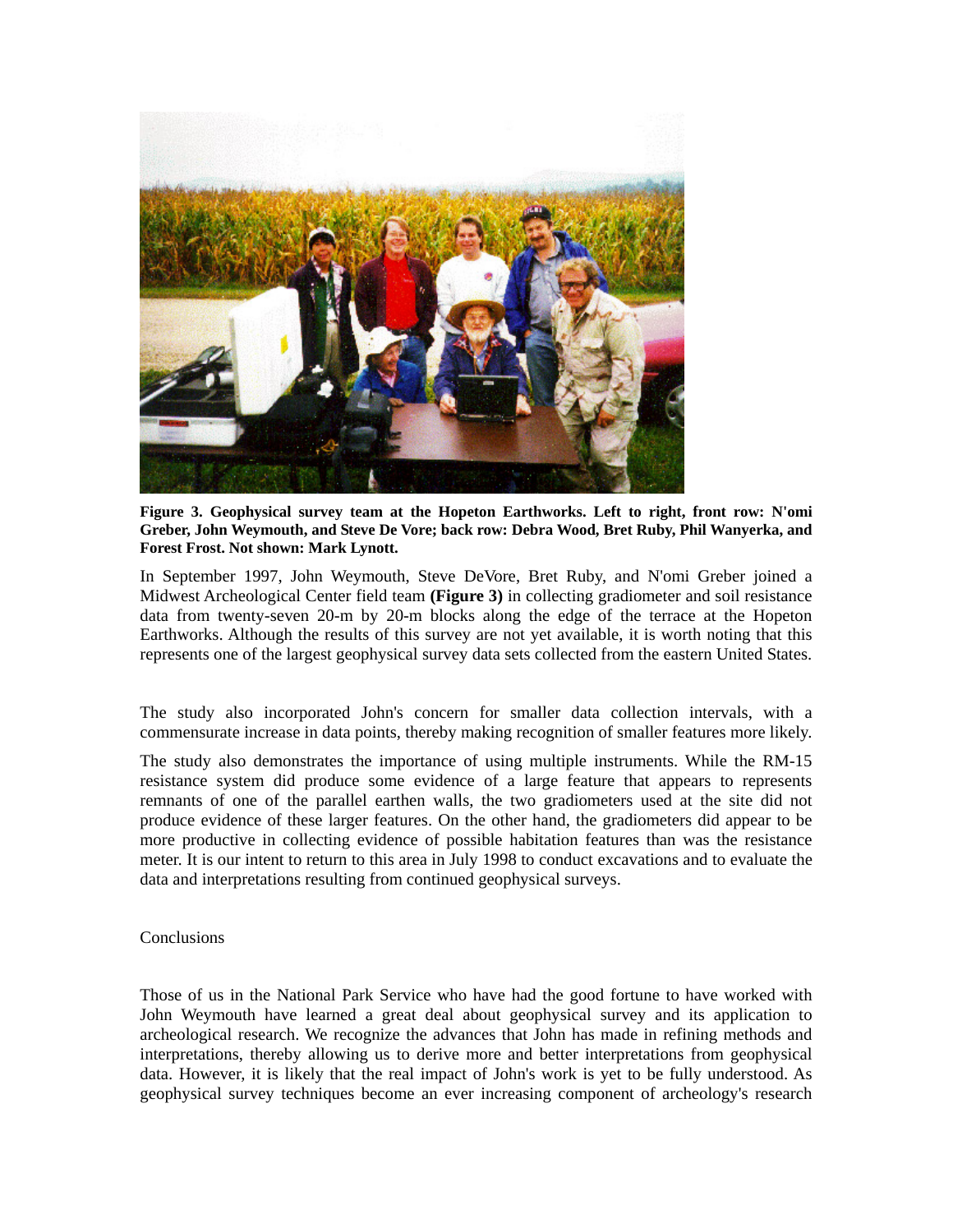arsenal, it is likely that we will develop an even greater appreciation for what John Weymouth has done for archeology. His pioneering efforts have brought geophysical survey to the attention of the North American archeological community.

The staff of the Midwest Archeological Center is honored to have had the opportunity to work with John Weymouth over the last twenty years, and we look forward to another twenty years of participating in his productive and interesting geophysical study of archeological sites.

References Cited

Dancey, W.S.

1997 Interim Report on Archeological Investigations Undertaken on the Overly Tract, Ross County, Ohio, March, 1995 to November, 1996. Manuscript, Midwest Archeological Center, Lincoln.

Lynott, M. J. (editor)

1997 Geophycial Surveys at Two Earthen Mound Sites, Wright-Patterson Air Force Base, Ohio. Midwest Archeological Center, Lincoln.

Lynott, M. J., and J. E. Price

1989 Shawnee Creek, An Eleventh Century Emergent Mississippian Occupation in the Upper Current River Valley, Southeast Missouri. Midwest Archeological Center, Lincoln, Nebraska.

Squier, E.G., and E.H. Davis

1848 Ancient Monuments of the Mississippi River Valley. Smithsonian Contributions to Knowledge 1, Washington, D.C.

Weymouth, John

1976 Magnetic Survey of Archeological Sites. Paper presented at the 34th Plains Anthropological Conference.

1982 An Analysis of Magnetic Surveys on Four Sites in or near the Ozark National Scenic Riverways. Manuscript, Midwest Archeological Center, Lincoln.

1986 Magnetic Survey of Archeological Sites in the Knife River Indian Village National Historic Site: Small and Non-Village Sites. Manuscript, Midwest Archeological Center, Lincoln.

1988 Magnetic Surveys of Archeological Sites in the Knife River Indian Village National Historic Park: Major Village Sites. Manuscript, Midwest Archeological Center, Lincoln.